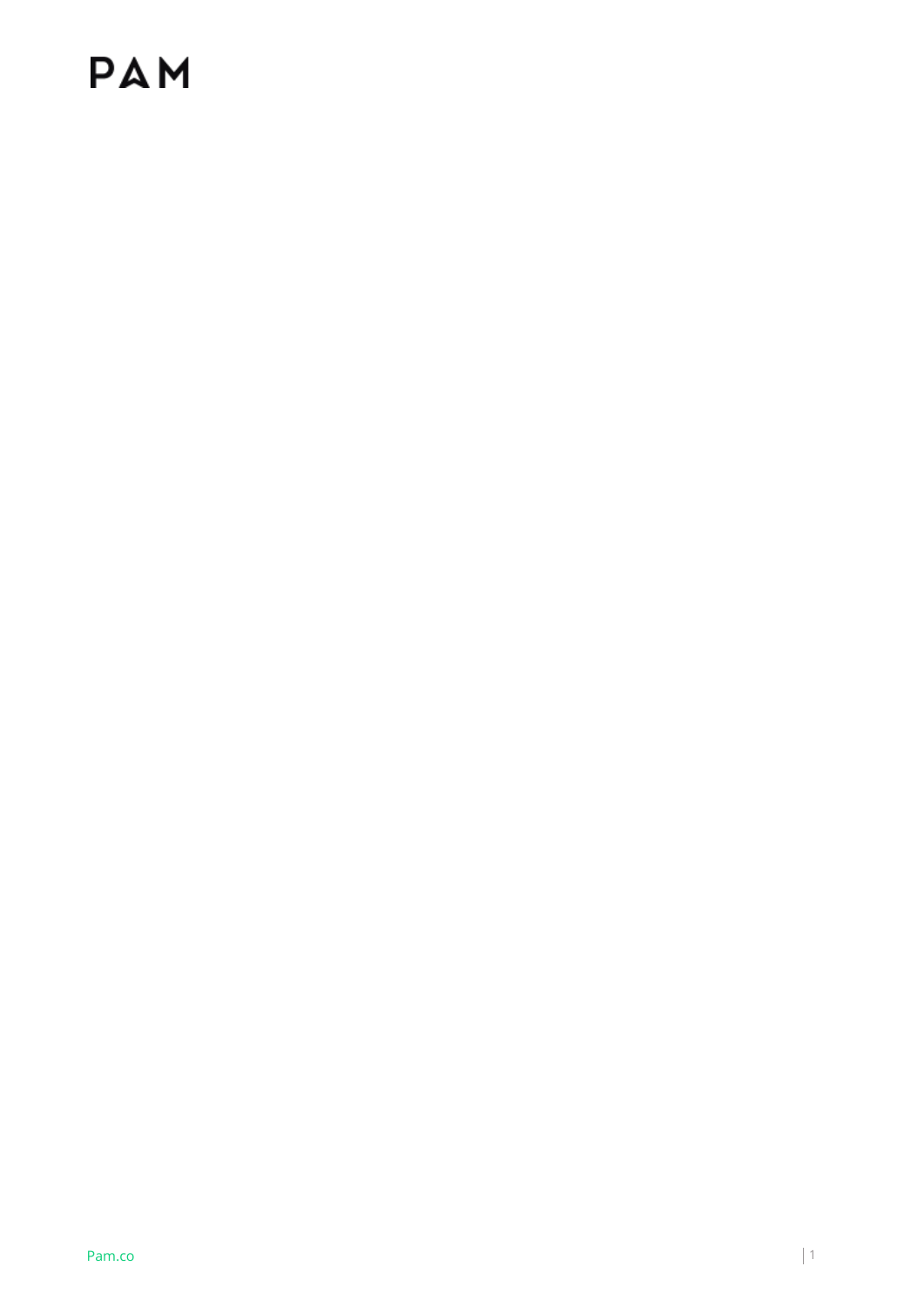# System Administrator

PAM is the first complete smart wayfinding system that truly enables your environment and your customers to completely understand one another. Founded in 2012, PAM has built a diverse team of physical, digital and operational experts, working together to provide one seamless answer to navigating a better future.

PAM provides the smarts that smarter cities are craving. One powerful personalised platform that puts data, people and places completely in-sync. Simplifying the complex, removing barriers and creating connections… PAM makes environments more pleasurable, productive and profitable.

We're experienced in doing what hasn't been done before.

### **The Opportunity**

Do you love working with a highly-skilled, fast-paced team in a start-up environment? You will also need to be highly process driven and be involved in high level discussions & requirement gathering.

We are looking for a System Administrator to play a key support role for a talented product development team.

### **The Role**

We are currently seeking a junior (Linux) systems administrator & support representative to complement our team. In this position, you will be responsible for development & implementation of robust, scalable systems under the direction of senior developers and devops.

The team you will be working in is responsible for the ongoing development and support of PAM's products.

PAM provides a friendly, supportive work environment where you will have the opportunity to develop your skills working alongside seasoned engineers and developers.

#### **About You**

You are a Linux/FOSS enthusiast with a keen interest in solving the various problems that come our way coupled with a desire to develop yourself in other technologies.

## **Job Details**

You will be building and refining systems that make use of Linux and Android; administering our AWS infrastructure, supporting our platforms, meeting clients for